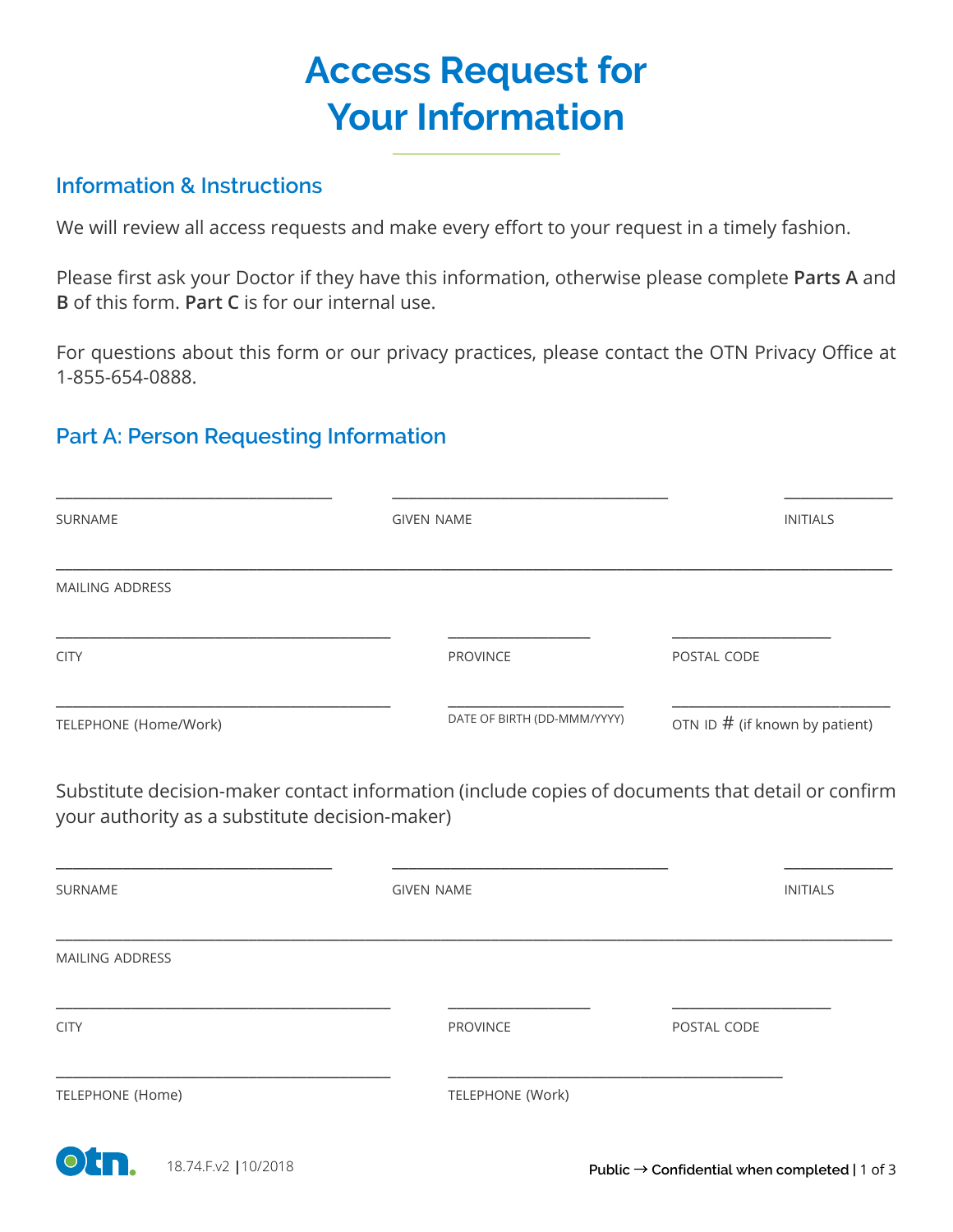# **Access Request for Your Information**

#### **Part B: Access Request**

Please describe what you need & include details that will help us locate the record (e.g., dates, name of healthcare provider. etc.)

Hard copies of information will be mailed to you at the mailing address you have provided on this form unless otherwise specified.

SIGNATURE PRINT NAME

\_\_\_\_\_\_\_\_\_\_\_\_\_\_\_\_\_\_\_\_\_\_\_\_\_\_\_\_\_\_\_\_\_ \_\_\_\_\_\_\_\_\_\_\_\_\_\_\_\_\_\_\_\_\_\_\_\_\_\_\_\_\_\_\_\_\_\_

\_\_\_\_\_\_\_\_\_\_\_\_\_\_ DATE (DD-MMM-YYYY)

**On completion, this form should be sent to: Ontario Telemedicine Network, 438 University Ave., Suite 200, Toronto, ON M5G 2K8 Attention: Privacy and Risk Team**